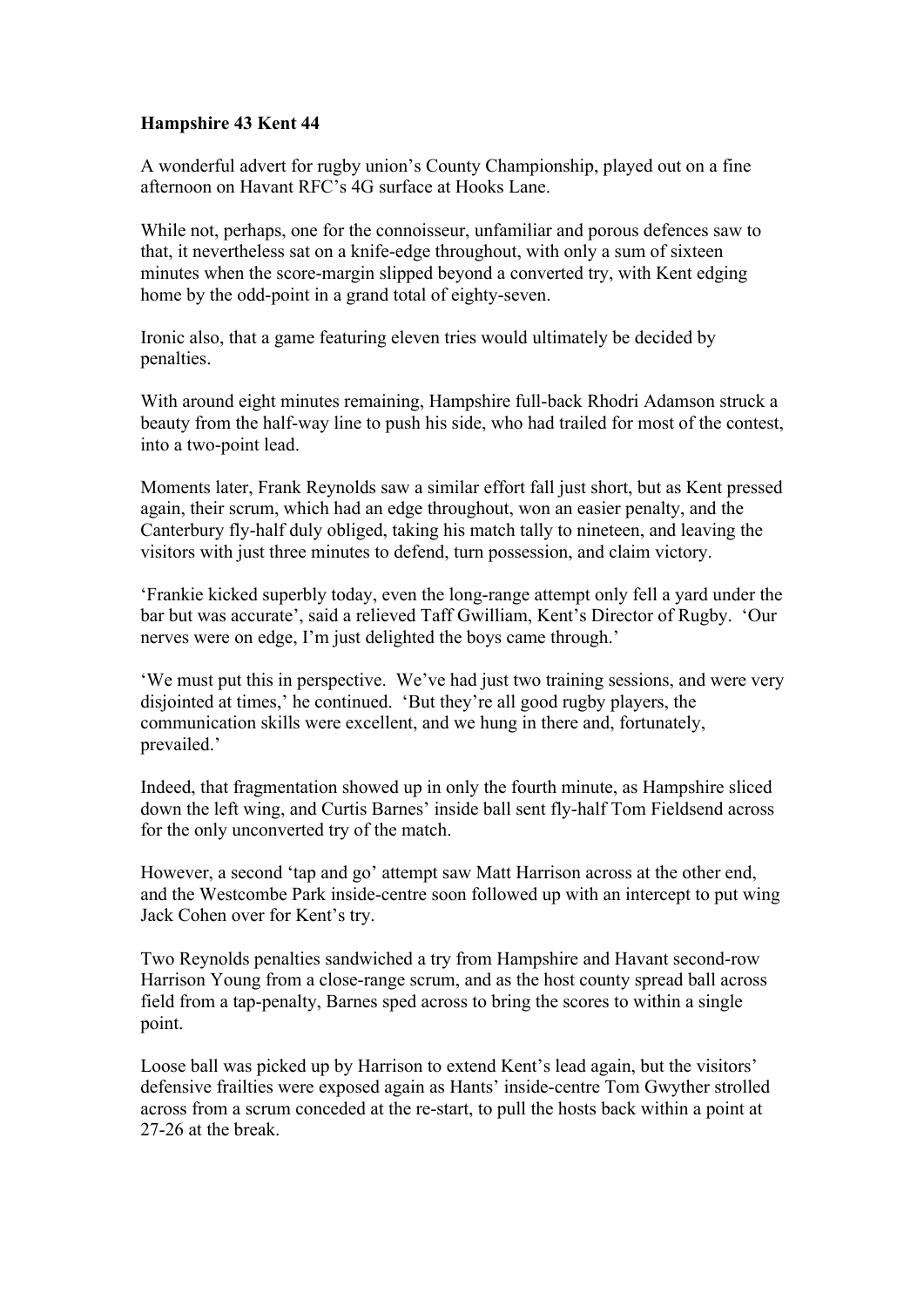Kent started well in the second period, only to lose ball forward twice, but on 50 minutes, the visitors picked and drove off lineout ball for Bobby Bratton to score.

Hampshire, however, now started putting phases together for the Worthing duo of Fieldsmen, and then loose-head Dan Sargent, to cross and, as the hour-mark approached, the host county moved into the lead for the first time since the early stages.

Only briefly though, as a penalty to touch saw Kent set up the drive from which TJ's hooker Joe Duffy powered across, putting Kent 41-40 ahead before the final kicking duel settled the outcome.

With the eleventh-hour withdrawal of Surrey from the competition, Kent can only now sit tight and await other results to see if this result is enough to enable them to contest the final at Twickenham on Saturday 4th June.

## **Hampshire**

Tries: Fieldsend 4, 53, Young 24, Barnes 32, Gwyther 37, Sargent 59 Conv: Adamson 24, 32, 37, 53, 59 Pens: Adamson 72

## **Kent**

Tries: Harrison 8, 34, Cohen 14, Bratton 50, Duffy 62 Conv: Reynolds 8, 14, 34, 50, 62 Pens: Reynolds 17, 30, 77

## **Kent Team**

| 15 | Cameron Hancock      | Westcombe Park           |
|----|----------------------|--------------------------|
| 14 | Jack Cohen           | <b>Brunel University</b> |
| 13 | Keita Orelaji        | Westcombe Park           |
| 12 | Matt Harrison        | Westcombe Park           |
| 11 | Max Halliday         | Canterbury               |
| 10 | Frank Reynolds       | Canterbury               |
| 9  | Tom Williams         | Canterbury               |
|    |                      |                          |
|    |                      |                          |
| 1  | Luke Boon            | Tonbridge Juddian        |
| 2  | Joe Duffy            | Tonbridge Juddian        |
| 3  | <b>Bobby Bratton</b> | Tonbridge Juddian        |
| 4  | Joshua Smith         | Westcombe Park           |
| 5  | Royce Cadman         | Canterbury               |
| 6  | Jess Liston (Capt)   | <b>Eaton Manor</b>       |
| 7  | Daniel Dass          | Blackheath               |
|    |                      |                          |
|    |                      |                          |
|    |                      |                          |
|    |                      |                          |
|    |                      |                          |
|    |                      |                          |